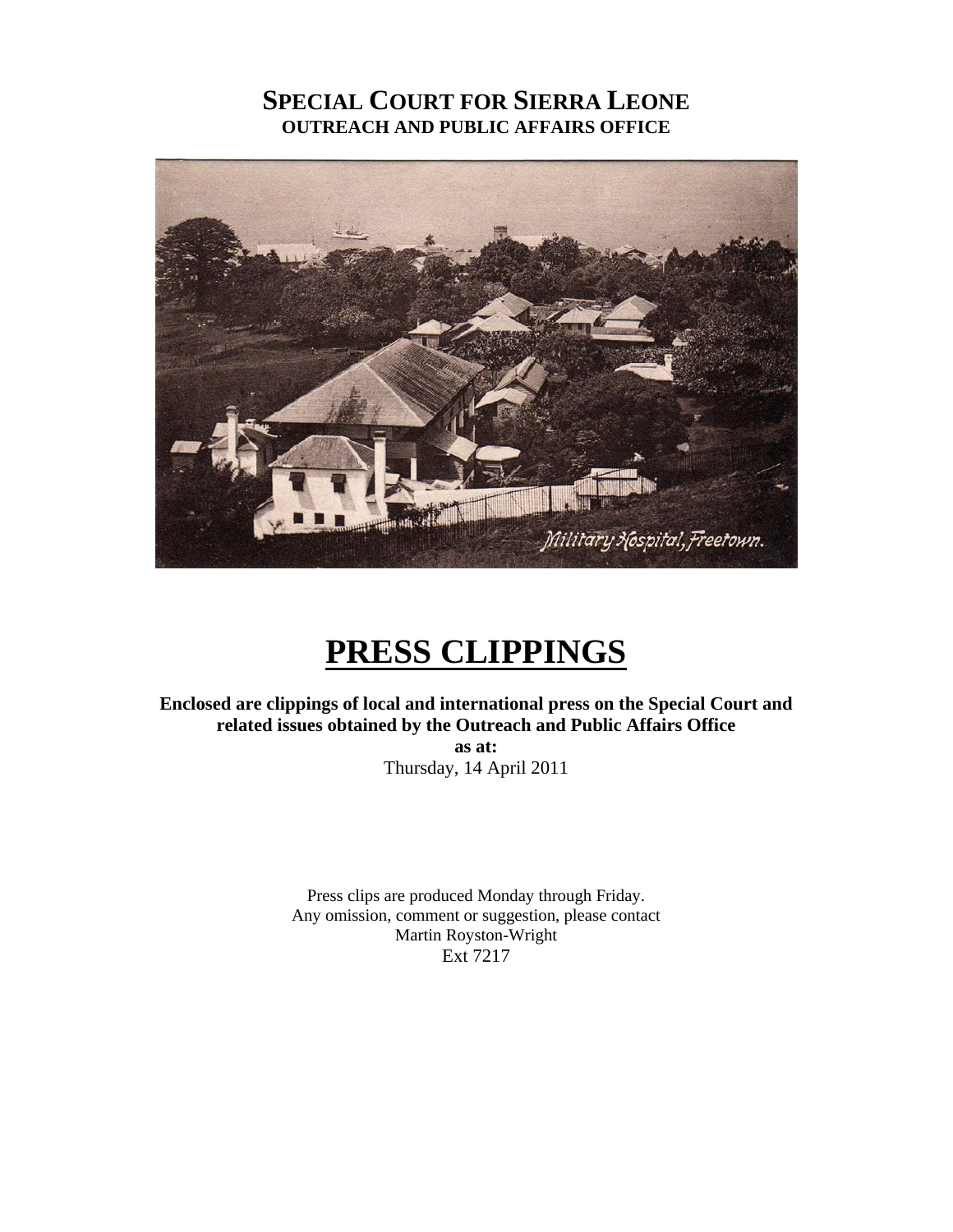| <b>International News</b>                                                                |           |
|------------------------------------------------------------------------------------------|-----------|
| Gaddafi Must Face the Music / The Financial Times                                        | Pages 3-4 |
| War and remembrance: Confronting 'General Butt Naked' / The Sate                         | Pages 5-7 |
| War Crimes Prosecutor: Bosnia Needs Independent Judiciary To Continue Work / Bernama.Com | Pages 8-9 |
| Return to Cabinet Possible for Kenyan ICC Suspect William Ruto / Voice of America        | Page 10   |
| Witness to Testify For Ngirabatware via Video-link from France / Hirondelle News Agency  | Page 11   |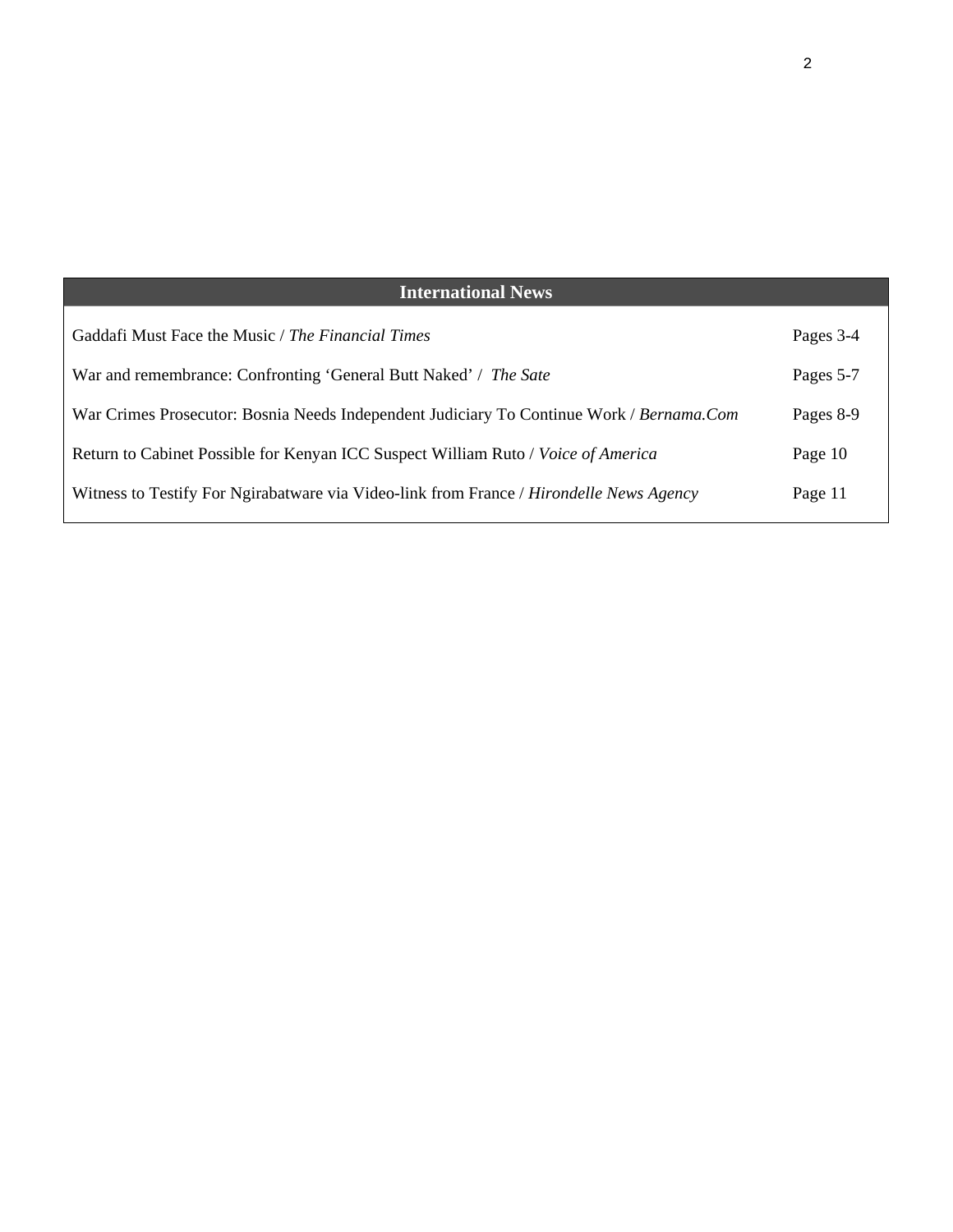#### **Gaddafi must face the music**

#### Christopher Stephen

Peace versus Justice; it is an old question for prosecutors at the International Criminal Court and one they are hearing all over again as they plunge into investigations in [Libya](http://www.ft.com/indepth/libya-uprising) and [Ivory Coast](http://www.ft.com/cms/s/0/11d4aa0c-65d5-11e0-baee-00144feab49a.html).

Both conflicts are now in their endgames and the outside world is trying to decide how to settle things down. One obvious answer is to offer immunity to Muammer Gaddafi if he goes quietly. In an ideal world, he and Ivory Coast's [Laurent Gbagbo](http://www.ft.com/cms/s/0/53cd6854-6440-11e0-b171-00144feab49a.html) would pay for their records of killings, torture, rape and imprisonment. But in the real world, the argument goes, the key is stability, and that is more easily bought by offering exile in exchange for going quietly.

David Cameron is among those who have suggested such [immunity](http://www.ft.com/cms/s/0/ebee04cc-5dfb-11e0-b1d8-00144feab49a.html) for Col Gaddafi and a similar deal for Mr Gbagbo may be proposed. While he is already in custody, he has the capacity to cause trouble with his militias, and may do so if he sees nothing but a Hague jail cell awaiting him. A further difficulty concerns credible reports of massacres in the western town of Duekoue by forces loyal to the elected president Alassane Ouattara. What price stability, the argument goes, if the new leaders find themselves in the ICC crosshairs?

Peace, in other words, trumps justice. It is a short term solution, but it is the wrong one, and not just on moral grounds – though the horrors both Col Gaddafi and Mr Gbagbo perpetuated should be cause for outrage.

No, the real reason to back the ICC is practical. African history is littered with cases of rebels deposing tyrants only to become tyrants themselves; for the ordinary people, the cap badges of their oppressors may change but the suffering remains the same.

The ICC has a chance to break the circle.

For one thing, the Hague prosecutors are equal to the task. The ICC has been around for seven years and is finally getting to grips with cases in Central African Republic and Democratic Republic of Congo.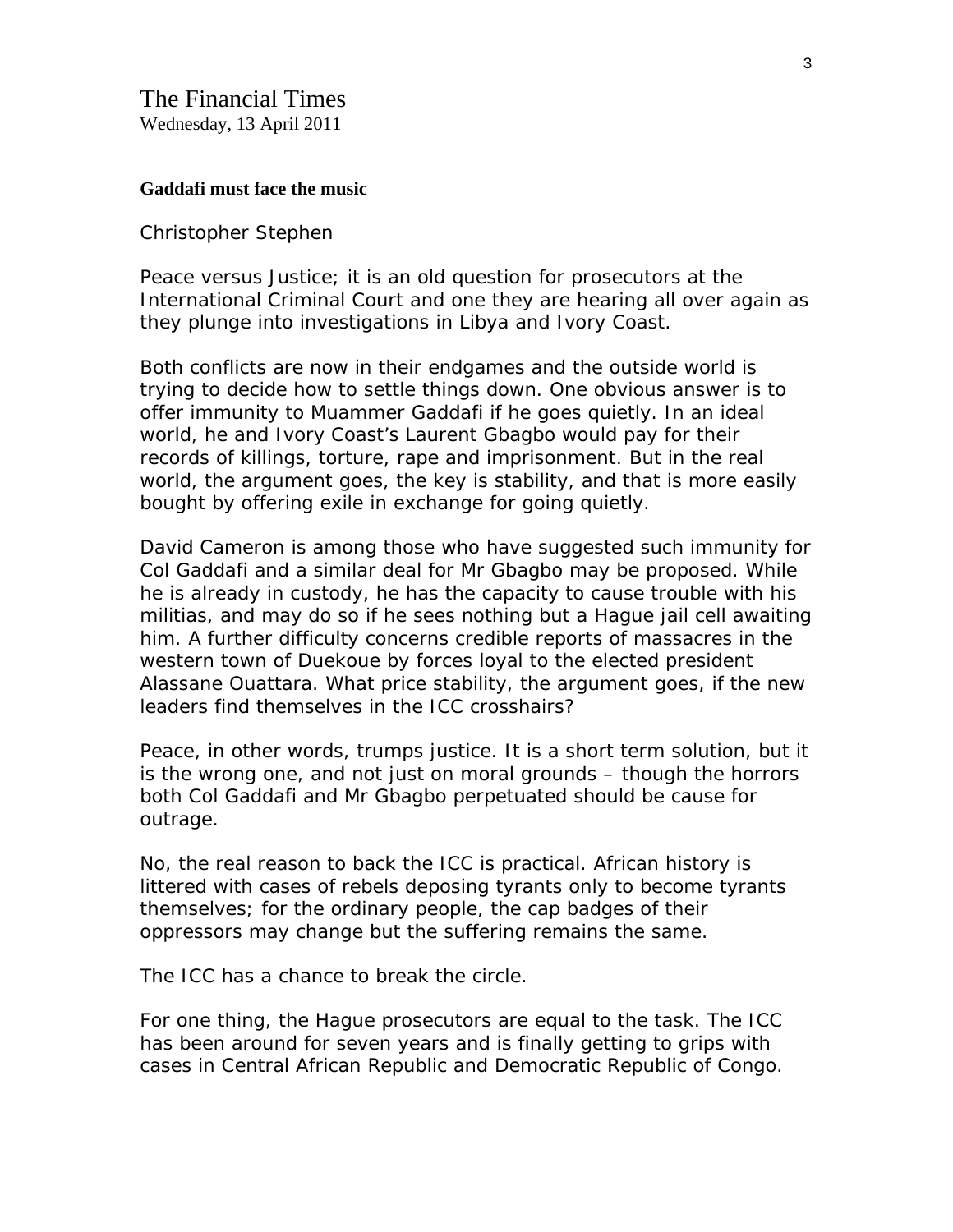Last week it arraigned former Kenyan officials accused of post-election violence in 2009.

No war crimes case is ever easy, but the investigations chief prosecutor Luis Moreno Ocampo has begun in Libya and Ivory Coast are as straightforward as they come in his line of work.

In both wars, the crimes are fresh – in the case of Libya, they are still taking place. Investigators have uncontaminated crimes scenes, access to witnesses and evidence. It is a stark contrast to the problems that have bedevilled the Sierra Leone Special Court prosecution of former Liberian president [Charles Taylor,](http://www.ft.com/cms/s/0/4da6be0c-bd00-11dc-b7e6-0000779fd2ac.html) with investigators trying to piece together evidence years after the fact.

The mechanism, in other words, and it will work well. And by backing it, the outside world will send a message that the new powers in both states will be as answerable as were the former ones. Libya's rebels and Ivory Coast's president will get the message that revenge and oppression will not be tolerated.

In so doing, the outside world can also find some framework for dealing with the unrest across the Middle East. So far, the policy has been one of muddle. Killing of civilians in Libya is punished with air strikes, while events in [Bahrain](http://www.ft.com/cms/s/0/0577ba96-5889-11e0-9b8a-00144feab49a.html), [Syria](http://www.ft.com/cms/s/0/1cd30ace-6392-11e0-bd7f-00144feab49a.html) and [Yemen](http://www.ft.com/cms/s/0/24b68da2-6210-11e0-8ee4-00144feab49a.html) trigger only meek protest.

The lack of a framework for Libya has seen the United Nations impose an arms embargo and the International Criminal Court, then talk of arming the rebels and giving Col Gaddafi immunity.

But as the Arab Spring gains pace, and spawns new violence, the outside world will be in need of a framework for dealing with it. Events in Libya have shown that the West cannot be the world's policeman. It cannot stop every abuse and outrage. But it can, through the ICC, call those committing abuses to account.

In so doing, it can encourage other tyrants across the world to think twice before committing abuses of their own. Justice can be the cement that binds the new leaders of both Ivory Coast and Libya into a framework where abuses and murder are no longer tolerated. And where justice is in fact the glue that binds any long term peace.

*The writer is author of 'Judgement Day: The Trial of Slobodan Milosevic'*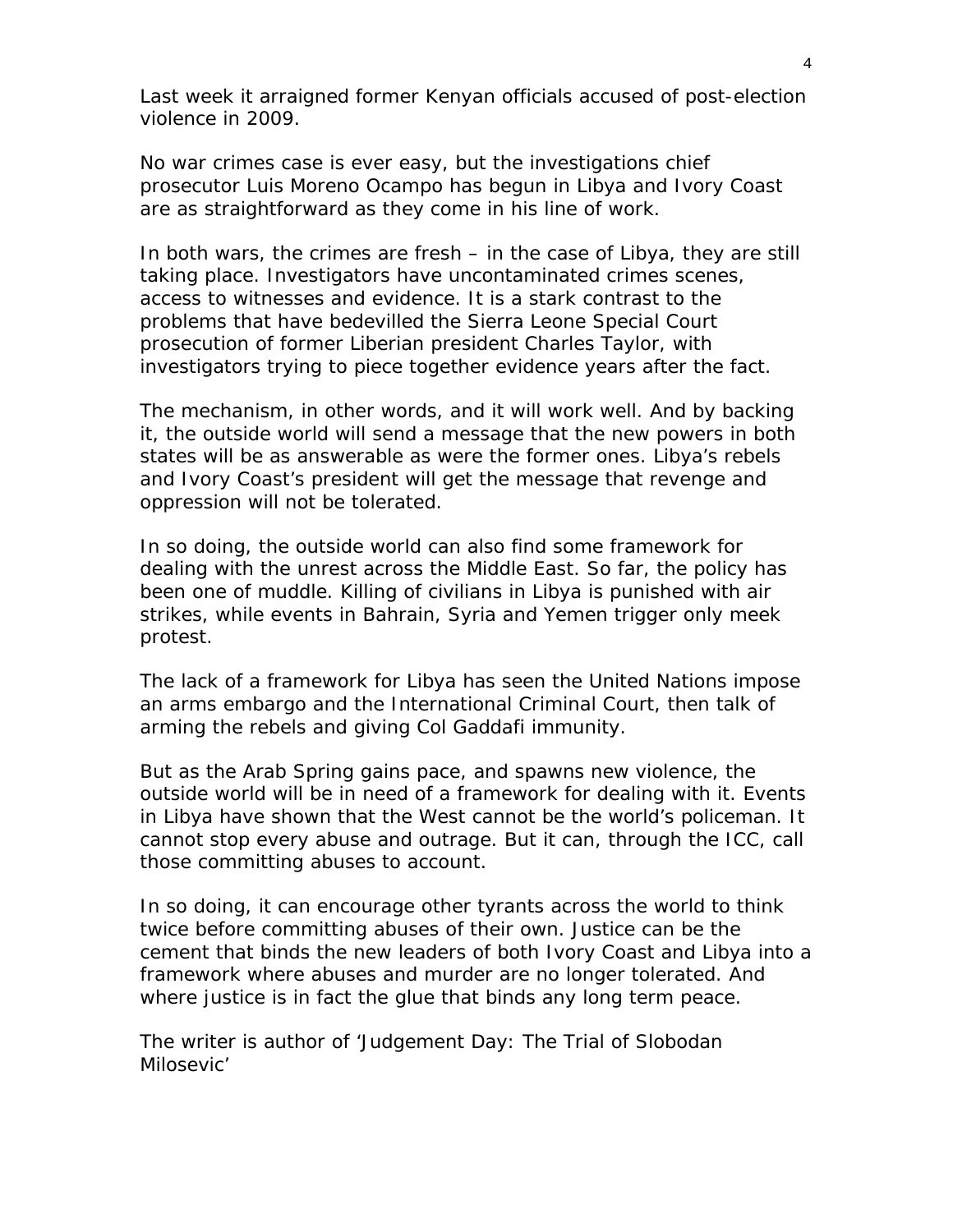The Sate Thursday, 14 April 2011

**War and remembrance: Confronting 'General Butt Naked'** 

By OTIS R. TAYLOR JR.

He looks into the camera and bluntly tells you why he used child soldiers during the first Liberian civil war. There's no menace in his voice, and his honesty is frightening.

"(Children are) more effective because they have not started thinking about their future," Joshua Milton Blayhi says.

Blayhi, now a Liberian evangelist, once terrorized the West Africa nation, particularly the capital city Monrovia in the early '90s when he was commonly known as General Butt Naked. Many in the Butt Naked Battalion believed fighting in the nude granted them spiritual powers that allowed them to move faster than the enemy — and bullets.



*Daniele Anastasion*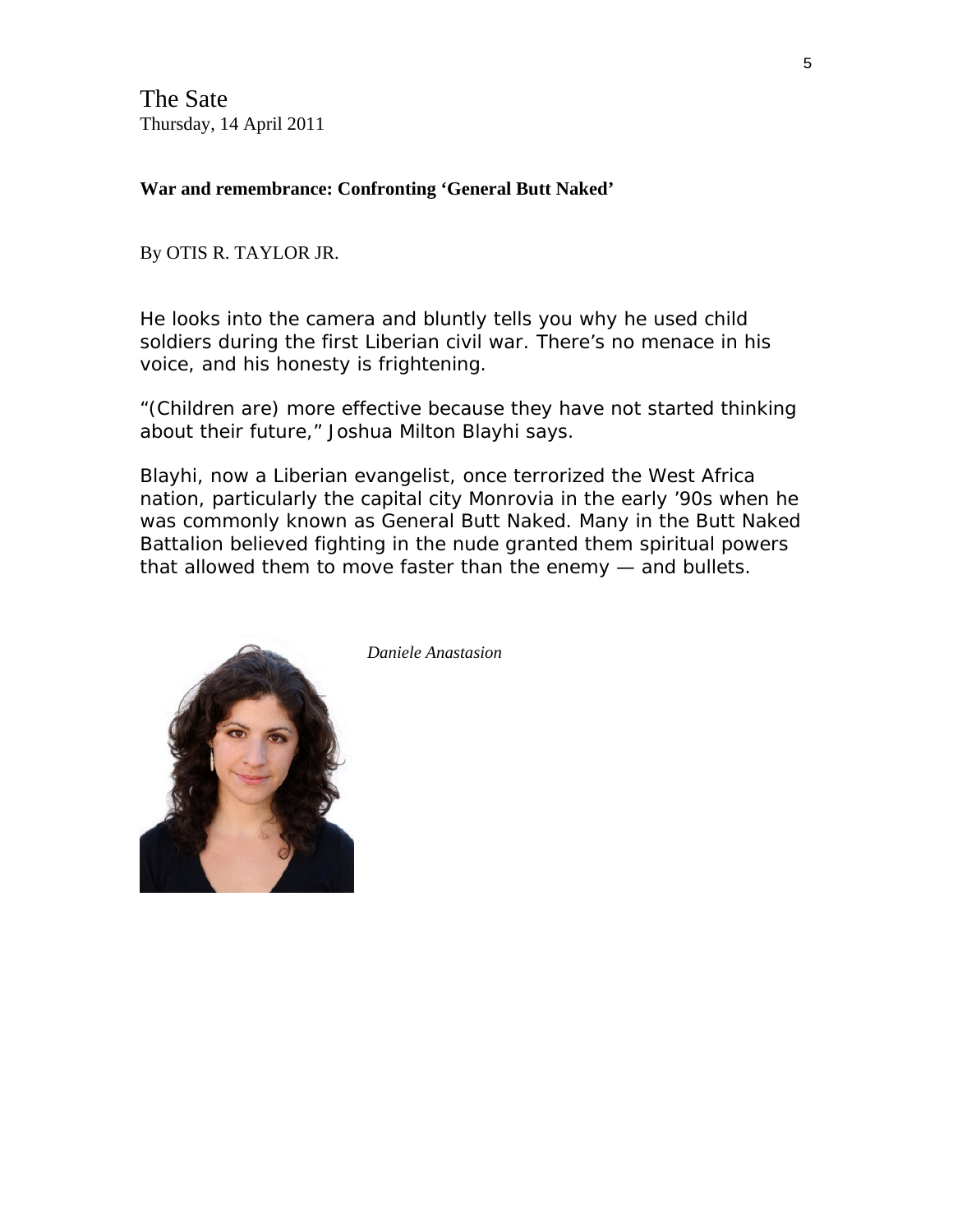

Jay Premack/Special to The State

Blayhi says it gave his fighters a psychological advantage. "The Redemption of General Butt Naked," which will screen tonight at Town Theatre as part of The Indie Grits Film Festival, is in many ways a psychological

thriller. The film was co-directed by Columbia native Daniele Anastasion, a Richland Northeast High School graduate.

How can a man who was responsible for thousands of deaths now be a man of God? How can a man who slaughtered families and sacrificed babies now ask forgiveness from family members? How can a man who took children away from their loved ones and forced them to shoot automatic weapons now expect to foster a brotherly relationship?

But this is what Blayhi does.

"A compelling portrait of an extraordinarily complex personal odyssey, a film that explores both the power and the limitations of faith and forgiveness," wrote the Los Angeles Times about the film that screened at the Sundance Film Festival.

Does Anastasion, who directed with Eric Strauss, believe Blayhi?

"I believe his conversion is real. I believe that he believes that wholeheartedly," she replied. "I believe he's a deeply troubled person who is desperate for forgiveness."

Blayhi's former bodyguard, a young man nicknamed Senegalese, is legless and lives in the slums. His story will cause gasps of horror and sorrow. When Blayhi asks him for forgiveness, the film seems to pause as if giving the audience time to consider the dilemma.

"The scenes of reconciliation are so complex," Anastasion said. "There's so much going on there."

The filmmakers followed Blayhi, 39, as he preached, visited former soldiers, begged forgiveness and when he appeared in front of the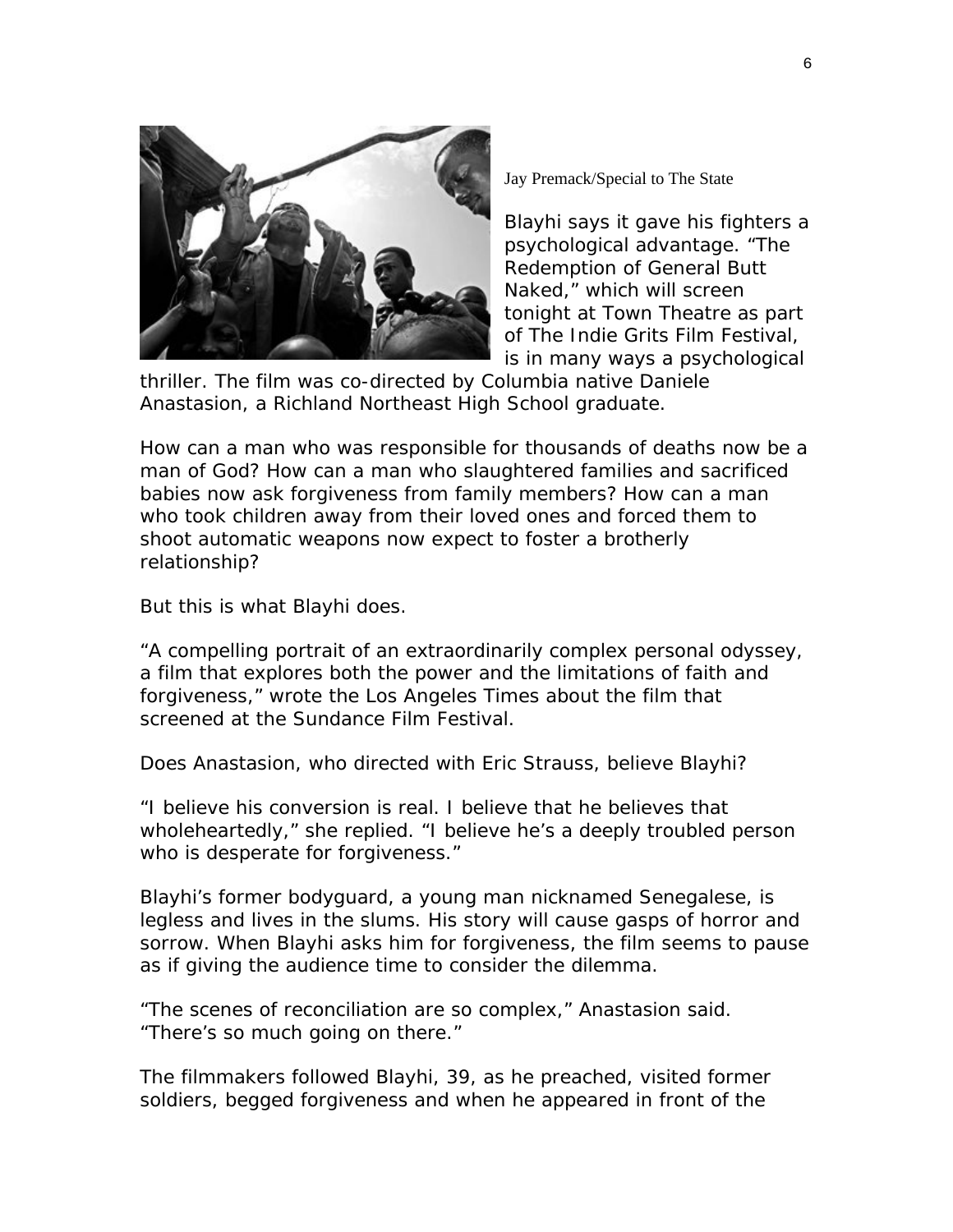government-convened Truth and Reconciliation Commission. There he took responsibility for at least 20,000 deaths. The commission pardoned Blayhi from prosecution because of his admitted guilt. His role as a faith minister probably helped, too.

Blayhi is a friendly, likable guy until you remember his previous life. Can he get far enough away from it?

"It's definitely challenging subject matter, but it's important to grapple with these issues," Anastasion said. "This is a story that tests the extreme limits of our belief.

"I think what he's done raises so many important questions about the limits of forgiveness. He's a really challenging individual."

Blayhi's actions were committed during a chaotic war and he was on the side that opposed the rule of Charles Taylor, the former Liberian president who is being held for war crimes. Blayhi was a mid-level general who is known because he isn't shy about sharing his past. He supports his family by telling his story, atoning for his wrongs.

Strauss, who read about Blayhi in a book, found him in a refugee camp in Ghana. Strauss and Anastasion took four trips to Liberia for filming, staying two or three weeks at a time.

"There's a lot of suffering and poverty," said Anastasion, who attended USC for a year before finishing college at Wesleyan University. "But Liberians are an incredibly resourceful people."

"Butt Naked" won an excellence in cinematography award at Sundance, and now the film is making the rounds on the festival circuit. A distribution strategy is in the works.

"Just being able to premiere the film at Sundance was remarkable," Anastasion said.

**Reach Taylor at (803) 771-8362.**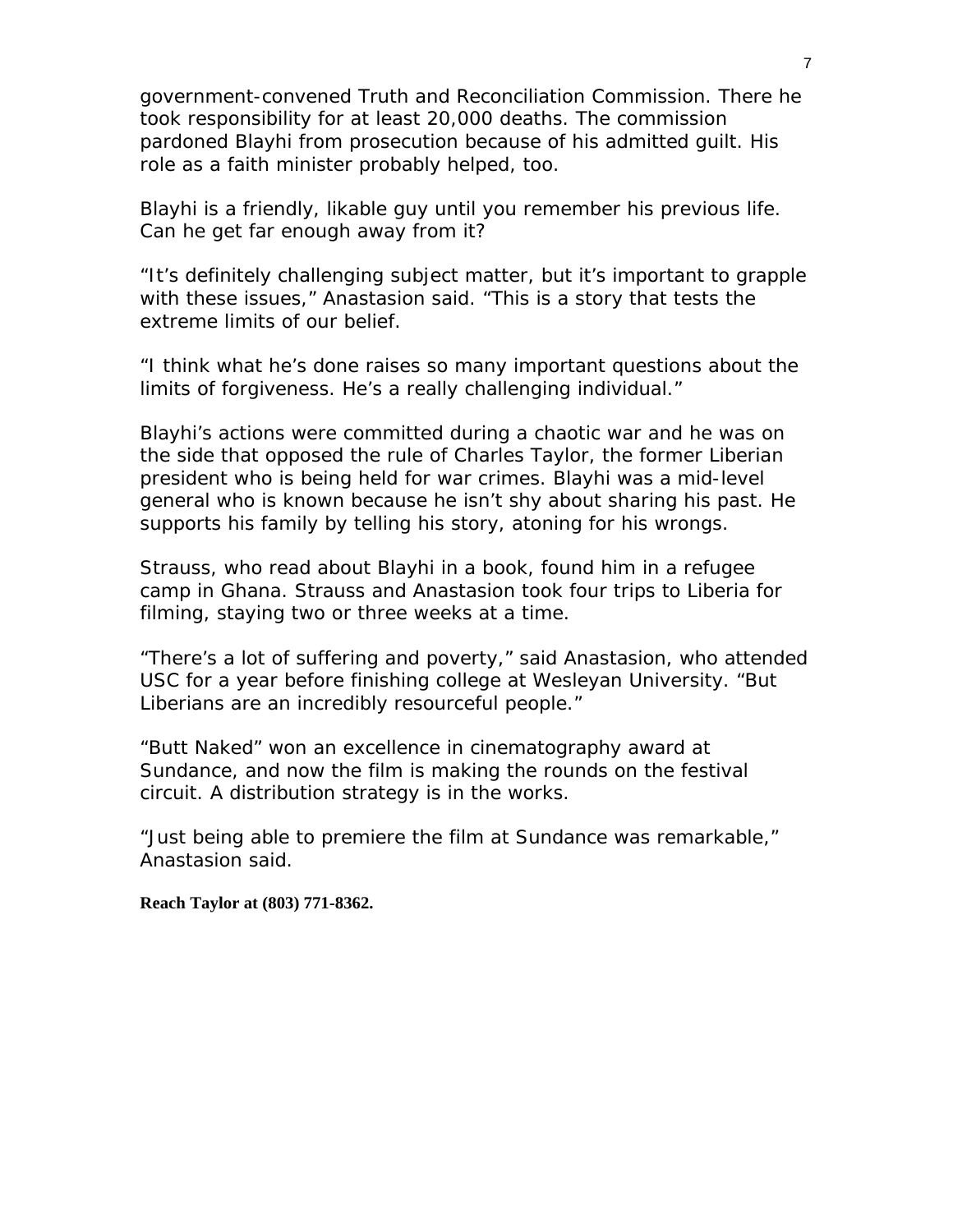## **War Crimes Prosecutor: Bosnia Needs Independent Judiciary to Continue Work**

War crimes prosecutor Serge Brammertz said on Tuesday in Sarajevo that Bosnia and Herzegovina (BiH) needed an independent and capable judiciary to continue with the task of prosecuting war criminals after the mandate of the International Criminal Tribunal for the former Yugoslavia (ICTY) comes to a close, Xinhua news agency reported, citing the Serbian news agency Tanjug.

Brammertz, who is on a three-day fact-finding mission to BiH, said after meeting with Valentin Inzko, the international community's High Representative and the EU's special envoy for BiH, that there could be "no reconciliation without justice" and that an independent judiciary was important to ensure war crimes cases were resolved professionally.

Both Inzko and Brammertz underscored support for the arrest of the remaining fugitives, which include former Bosnian Serb commander Ratko Mladic and the former leader of Serbs in Croatia, Goran Hadzic.

"The Office of the High Representative has previously used the powers within its mandate, in coordination with Bosnian and international partners, to ensure that justice be done in the interest of all victims," read an official statement from Inzko.

Brammertz also met with members of the Bosnian Presidency and representatives of the BiH Prosecutors Office. His trip ends on Wednesday, whereupon he is expected to visit Croatia and Serbia. The results of his mission will be presented to the UN Security Council in June.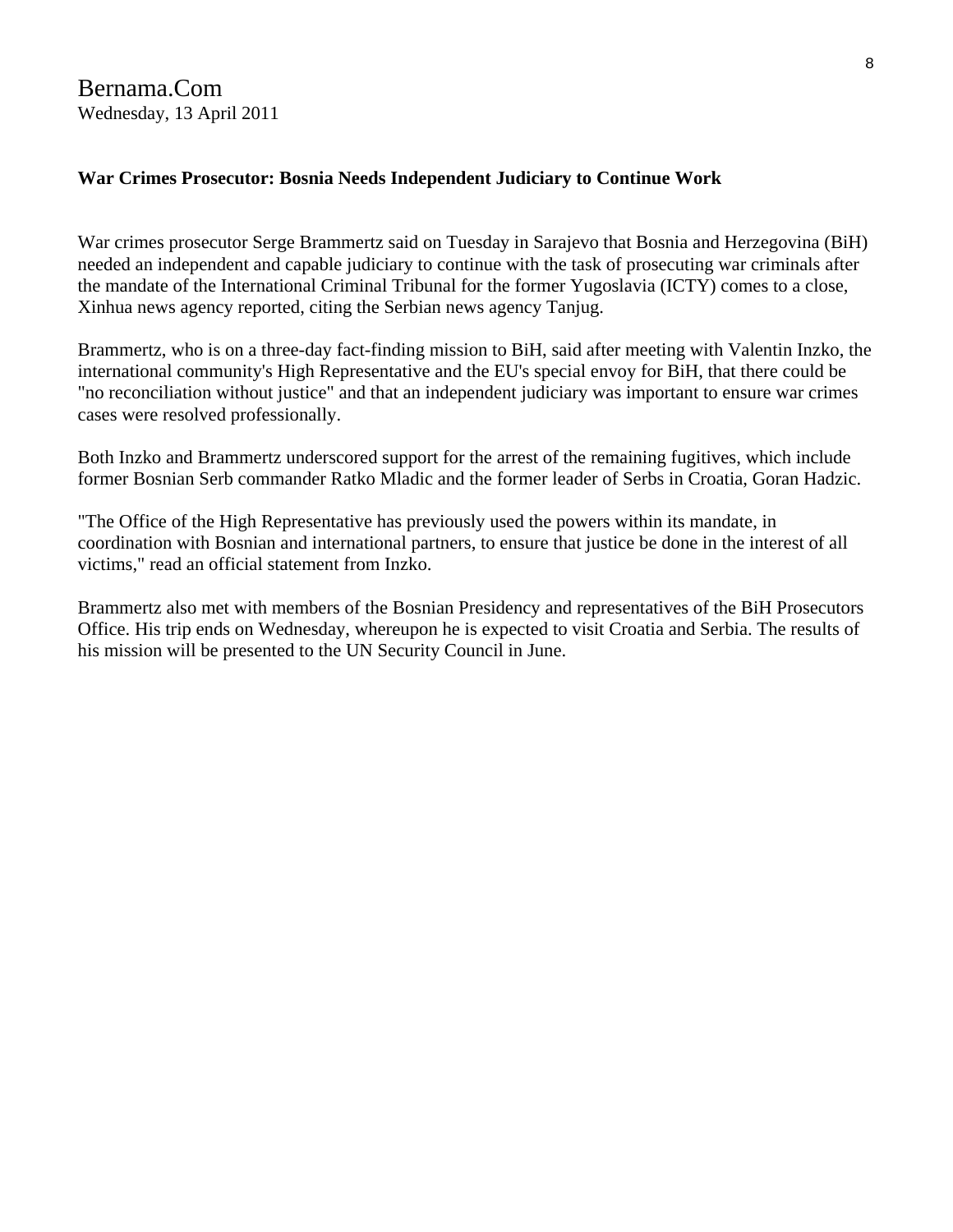# Voice of America Wednesday, 13 April 2011

## **Return to Cabinet Possible for Kenyan ICC Suspect William Ruto**

#### Michael Onyiego



*Photo: AP* 

*Kenya's former Education Minister William Ruto, center left, Kenya's Deputy Prime Minister Uhuru Kenyatta, center, and Kenya's Vice President Kalonzo Musyoka, center right, wave to thousands of people during a prayer rally at Uhuru Park, Kenya, April 11, 2011* 

International Criminal Court suspect William Ruto has been cleared of fraud charges in Kenya's courts, paving the way for his return to the cabinet.

After nearly seven years of legal battles, suspended Kenyan Higher Education Minister Ruto has been cleared of fraud charges. Ruto faced trial for his alleged involvement in the illegal sale of land in the protected Ngong Forest to the Kenya Pipeline Corporation for an estimated \$3.4 million. Ruto was accused of receiving more than half a million dollars in the illicit deal.

In a ruling late Tuesday, Nairobi Chief Magistrate Gilbert Mutembei dismissed the case, finding the evidence insufficient to indict the Kenyan politician and his codefendants. As the chairman of the Law Society of Kenya, Apollo Mboya, explains, though, the ruling did not address the innocence or guilt of Ruto.

"The magistrate was of the view that it was not enough evidence to put them on their defense," said Mboya. "It doesn't mean that he did not do it, but the evidence as presented did not warrant him to be put on his defense."

Mboya told VOA that while appeal was possible, it was not common or likely in a situation such as Ruto's. Charges were first brought against Ruto in June of 2004. Shortly after, he challenged their validity in Kenya's Constitutional Court. The challenge was not heard until October of last year, when the court's judges ordered Ruto to stand trial. The politician was suspended from his post as higher education minister by President Mwai Kibaki, a move mandated by Kenya's Economic Crimes Act.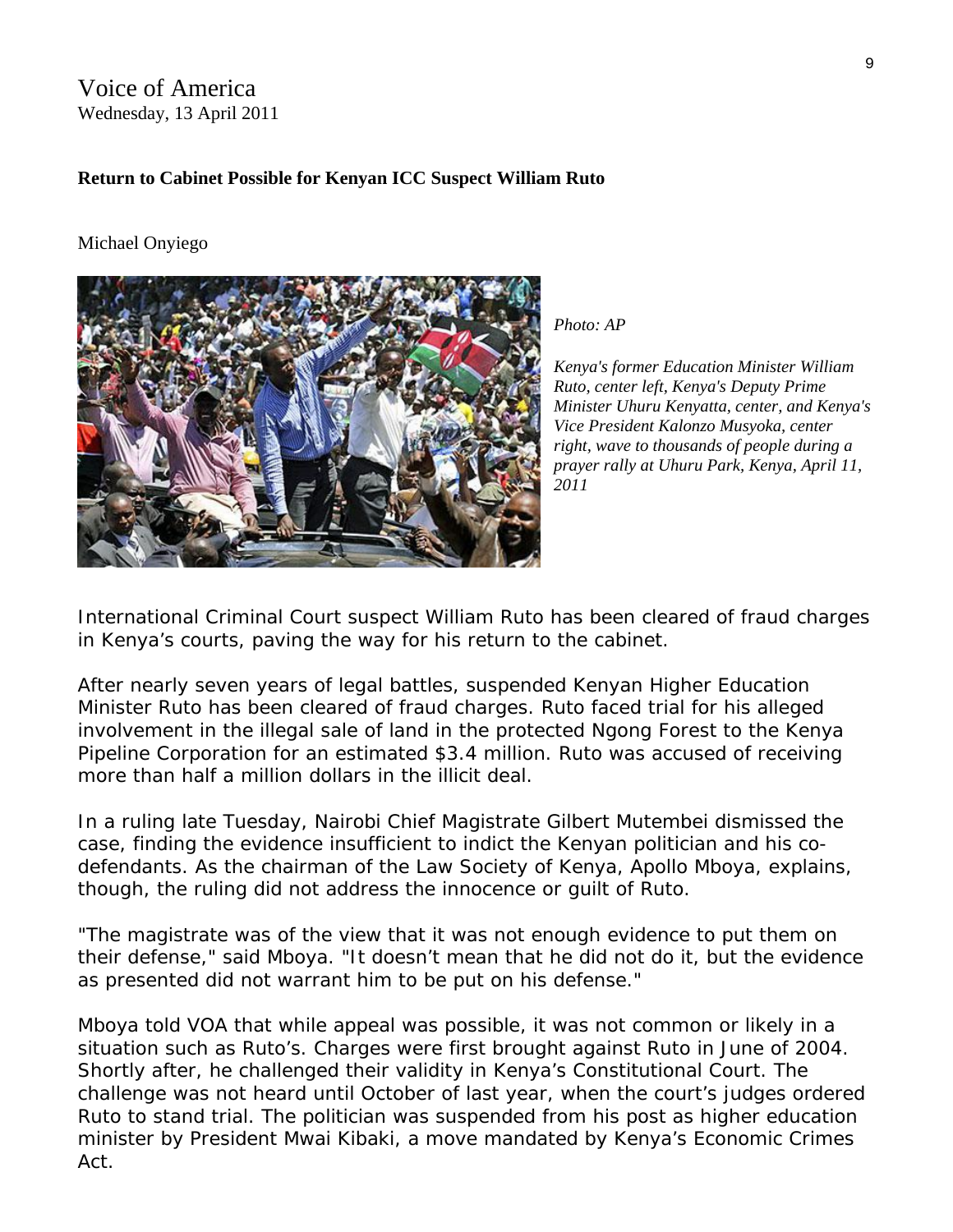With the charges against him dropped, the former minister is now legally cleared to retake his post. But while Kenya's laws mandate the removal of ministers facing fraud charges, Mboya explained that they do not require his reappointment.

"It is not mandatory that he has to go back because it is at the discretion of the principals. Depending on the way the politics play out, it might be another point of contention," said Mboya.

Ruto is a member of the Orange Democratic Movement, the party of Prime Minister Raila Odinga. While the two were once close allies, they have become estranged over the past year.

The split first occurred when Ruto was demoted by the prime minister from his former post at the Ministry of Agriculture for his opposition to Kenya's proposed constitution, approved last August. Public disagreements quickly morphed into open hostility once Ruto was named as a suspect in the ICC investigation into Kenya's 2007-2008 post election violence.

The Kenyan government, especially those members loyal to President Mwai Kibaki, were quick to denounce the ICC process and demand local trials. While his position has since softened, Odinga initially refused to withdraw his support for the Hague.

With Odinga legally required to weigh in on Ruto's reappointment, it appears unlikely the embattled politician will resume his former post.